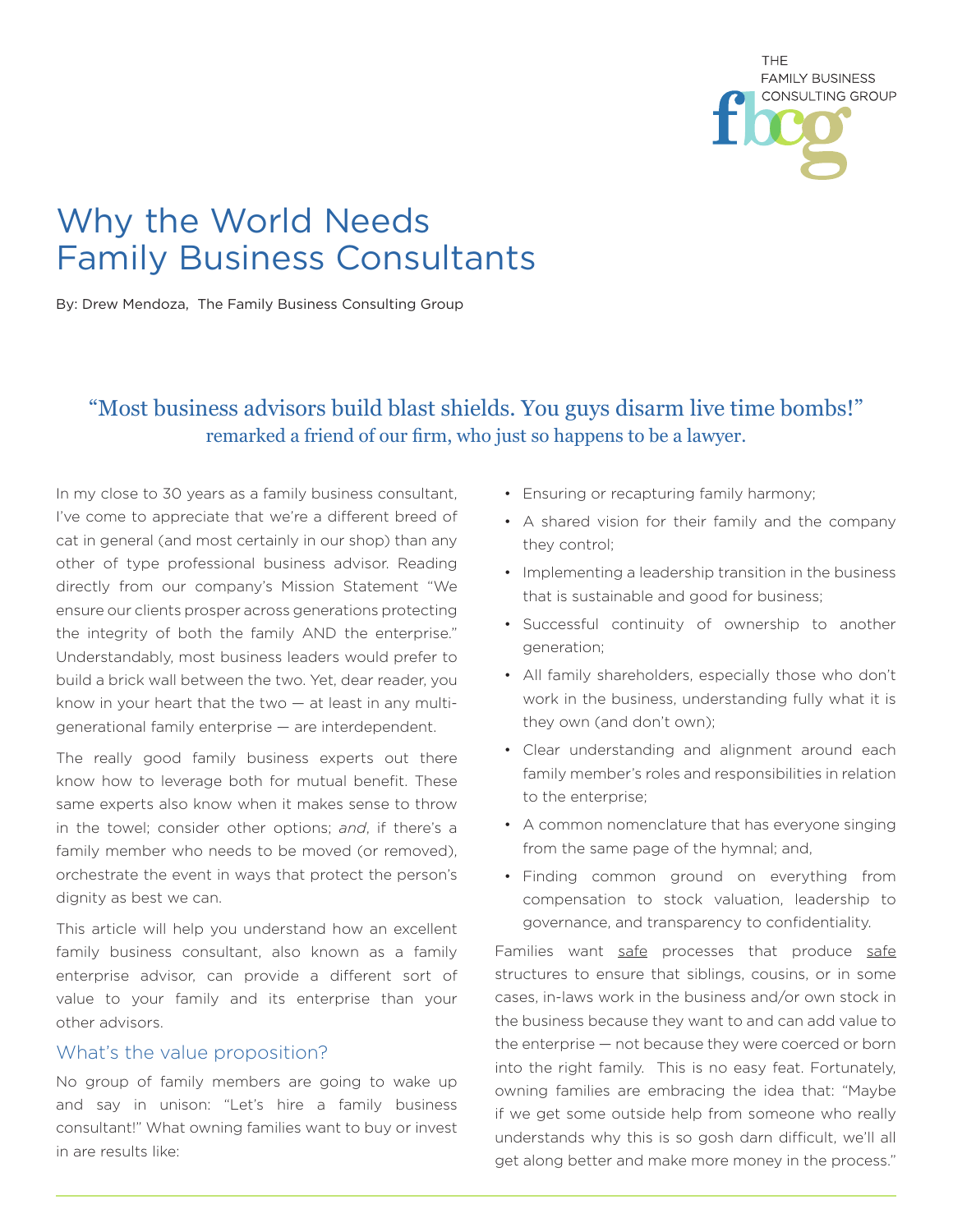They want to understand, with acute clarity, everyone's expectations for the future including the company's growth, the owner's liquidity demands, the company's profitability, the owner's capital risk tolerance, desired leadership, etc. They also want to trust that the same processes offer an option for those who don't want a seat at the table to exit gracefully and fairly.

### Why do families hire a family business consultant?

Prospective clients reach out to us for one of two reasons. In about half the cases, one or more members of the owning family have become students of the field of family business. They read relevant books, attend conferences, and subscribe to journals and webinars. They gain the respect of others in the family as they share some of what they are learning and eventually build up enough leadership to convince the other members to at least interview a few family business consultants to get a sense of what benefits the consulting process will bring to the family and its enterprise.

The second and just as frequent reason families reach out to us is because life in the family business is not playing out as everyone had hoped. There may be stresses, tensions, arguments, bad behaviors, or lack of alignment around why they are in business together. (For more on this, read Dana Telford's terrific FBA article: *From Partners by Chance to Partners by Choice: The 7 Cs of Trust-based Partnerships.*) Or they don't know how to safeguard their company's continuity because they cannot envision a plan for leadership and ownership transition that doesn't cause some discomfort.

Another facet that influences when to and why bring in outside help depends on the generation of ownership and the needs of the family and business. The chart below outlines where independent guidance can be most helpful as the family business passes through three common stages:

| Stage 1                                                                 | <b>Stage 2</b>                                                                                                                                                         | Stage 3                                                                                    |
|-------------------------------------------------------------------------|------------------------------------------------------------------------------------------------------------------------------------------------------------------------|--------------------------------------------------------------------------------------------|
| <b>First-Generation Owner-</b><br><b>Operated Entrepreneurial Stage</b> | <b>Second-Generation "Family</b><br>Partnership" Stage                                                                                                                 | Third Generation and Beyond:<br>The "Family Dynasty Stage                                  |
| Management succession<br>planning-                                      | Planning compensation for<br>family members-                                                                                                                           | Shareholder harmony,<br>commitment, and education                                          |
| Ownership succession<br>planning-                                       | Pay and incentives for key<br>non-family employees-<br>• Family code of conduct<br>Developing shareholder<br>liquidity programs<br>Planning in-laws' role<br>$\bullet$ | Family conflict resolution<br>$\bullet$                                                    |
|                                                                         |                                                                                                                                                                        | Planning allocation of capital<br>$\bullet$                                                |
| Entry of family members into<br>the business $\rightarrow$              |                                                                                                                                                                        | Structuring a portfolio of<br>businesses<br>Developing a family council<br>or organization |
| Beginning family meetings                                               |                                                                                                                                                                        |                                                                                            |
| Setting up active outside                                               |                                                                                                                                                                        |                                                                                            |
| board                                                                   | Revitalizing strategy<br>$\bullet$                                                                                                                                     | Developing a family mission<br>$\bullet$<br>statement                                      |
| Mentoring successors→                                                   | Involving talented third<br>$\bullet$<br>generation family members                                                                                                     |                                                                                            |
|                                                                         |                                                                                                                                                                        | Planning a role for inactive<br>$\bullet$<br>shareholders                                  |
|                                                                         | Career paths for family and<br>non-family managers-                                                                                                                    |                                                                                            |
|                                                                         |                                                                                                                                                                        | Planning ownership structure<br>$\bullet$                                                  |
|                                                                         | Planning to perpetuate family<br>$\bullet$<br>leadership-                                                                                                              | Planning family linkage with<br>the business                                               |
|                                                                         |                                                                                                                                                                        | Articulating family tradition,<br>$\bullet$<br>history, and culture                        |
|                                                                         |                                                                                                                                                                        |                                                                                            |

 $\rightarrow$  indicates a continuing function through the life of the family business

Aronoff, C.E. & Ward, J.L. (2011). *How to Choose and Use Advisors: Getting the Best Professional Family Business Advice*. New York, NY: Palgrave Macmillan.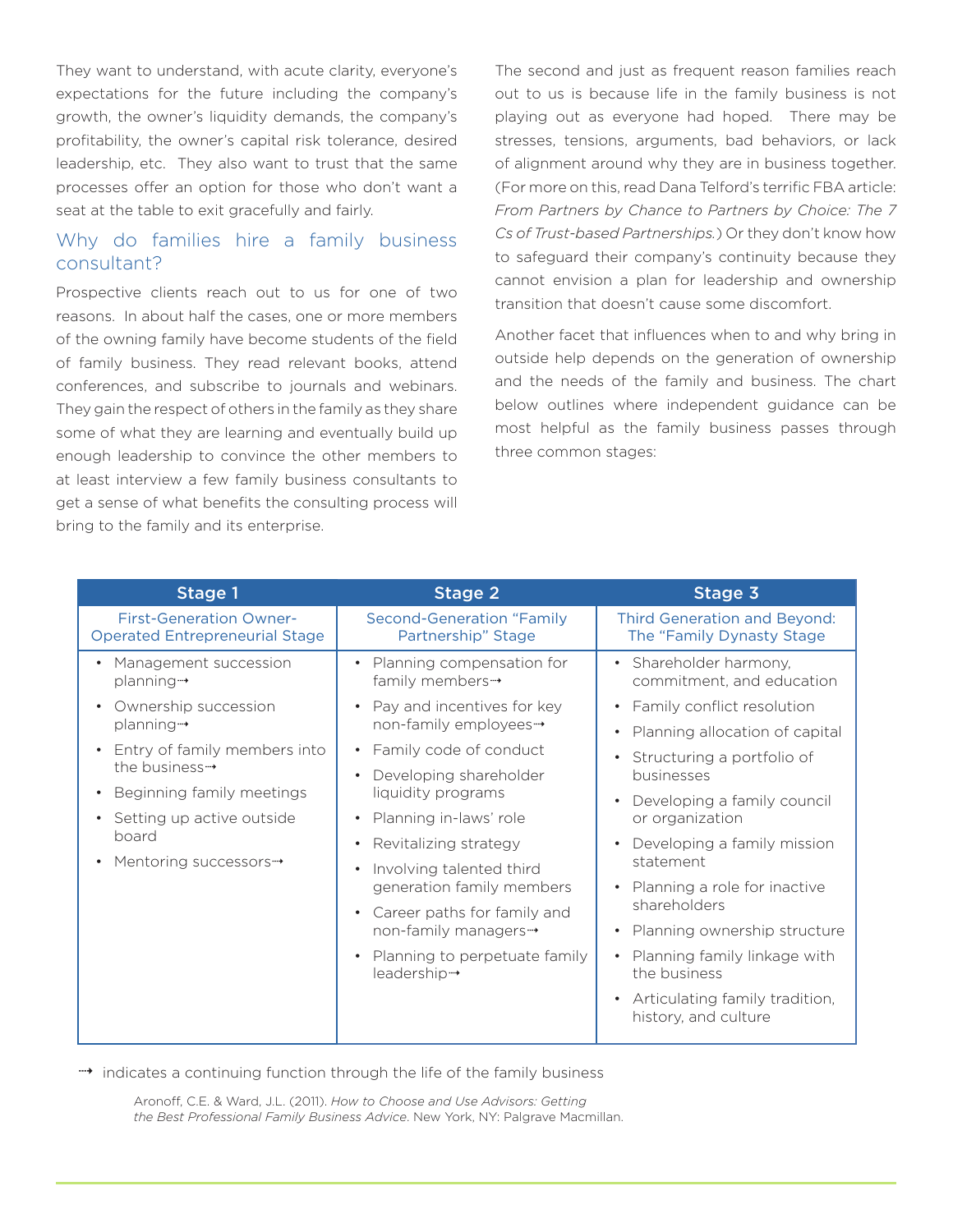## What makes an excellent family business consultant?

In my experience, the ideal family business consultant is an objective, outside, independent person or team who:

- Regards all members of the owning family and the enterprise as the client;
- Is not motivated to manage your money, sell your business, or sell you insurance.

That's not to say family businesses don't need and benefit from insurance advice and products, legal, financial, banking, accounting, or other services. You need these also. This is not an "either/or" but a "yes/ and" undertaking. In fact, the very best engagement outcomes happen when these other advisors are given permission to collaborate with the family business consultant. This dramatically increases the likelihood that your estate plans are more than tax efficient, they reflect the capabilities of the next generation, and the shared expectations future owners have of themselves and one another.

An effective family business consultant will listen first, then ask fantastic questions to understand the unique qualities and values of *your* family and *your* enterprise. She will build trust with everyone involved and be the model of tact and transparency. He will appreciate that there are at least four distinct, dynamic systems at work: family, management, ownership, and governance (eg. board of directors, advisory board, family council). The consultant will help all of your family understand that the company's strategy, board and ownership group all need to be aligned. If they're not, the consultant will be very skilled at getting them on the same page.

The right consultant will not come to you with a templated answer or methodology. In fact, the "right answer and right approach" will depend on where your family is on the learning curve of family enterprise continuity and what have been the actions, transactions and decisions that have led you all to being where you're at today.

Dr. Bernie Kliska, one of our retired consultants, best explained: "Helping to cultivate harmony is an important part of the consultant's involvement. Family businesses are incredibly complex entities. Family business members inherently need to work through

a broad range of complicated challenges, with the consequences of failure being not only the loss of the business, but also potentially the loss of the love found in family relationships."

### What will you experience if you hire a family business consultant?

An engagement with a family business consultant will  $vary - no$  two will be the same just as no two families or businesses are the same. However, there are some aspects we frequently see while working with our clients.

Most engagements begin with a discovery or data collection phase. The information the consultant asks to review is determined by the goals of the engagement and the circumstances that led you to reach out to a family business consultant.

The consultant may want to begin the engagement with confidential personal interviews of all the key stakeholders. The definition of "stakeholder" varies client to client, but could include:

- Family members employed in the business
- In-laws (they're the parents of the next generation)
- Shareholders (and those intended to be)
- Trustees of trusts which hold stock or shared family assets
- Beneficiaries
- Members of the board
- Key non-family executives
- Estate planning and corporate attorneys

The consultant may ask to review the company's:

- Financial statements
- By-laws
- Shareholder agreements
- Organizational charts
- Vision statements, mission statements, and your strategic plan as well as the process that was used to create these.
- Trust documents which relate to trusts as repositories of stock in the company and estate plans not for purposes of re-writing anything but only to be cognizant of the boundaries within which recommendations may need to land.
- Compensation policies